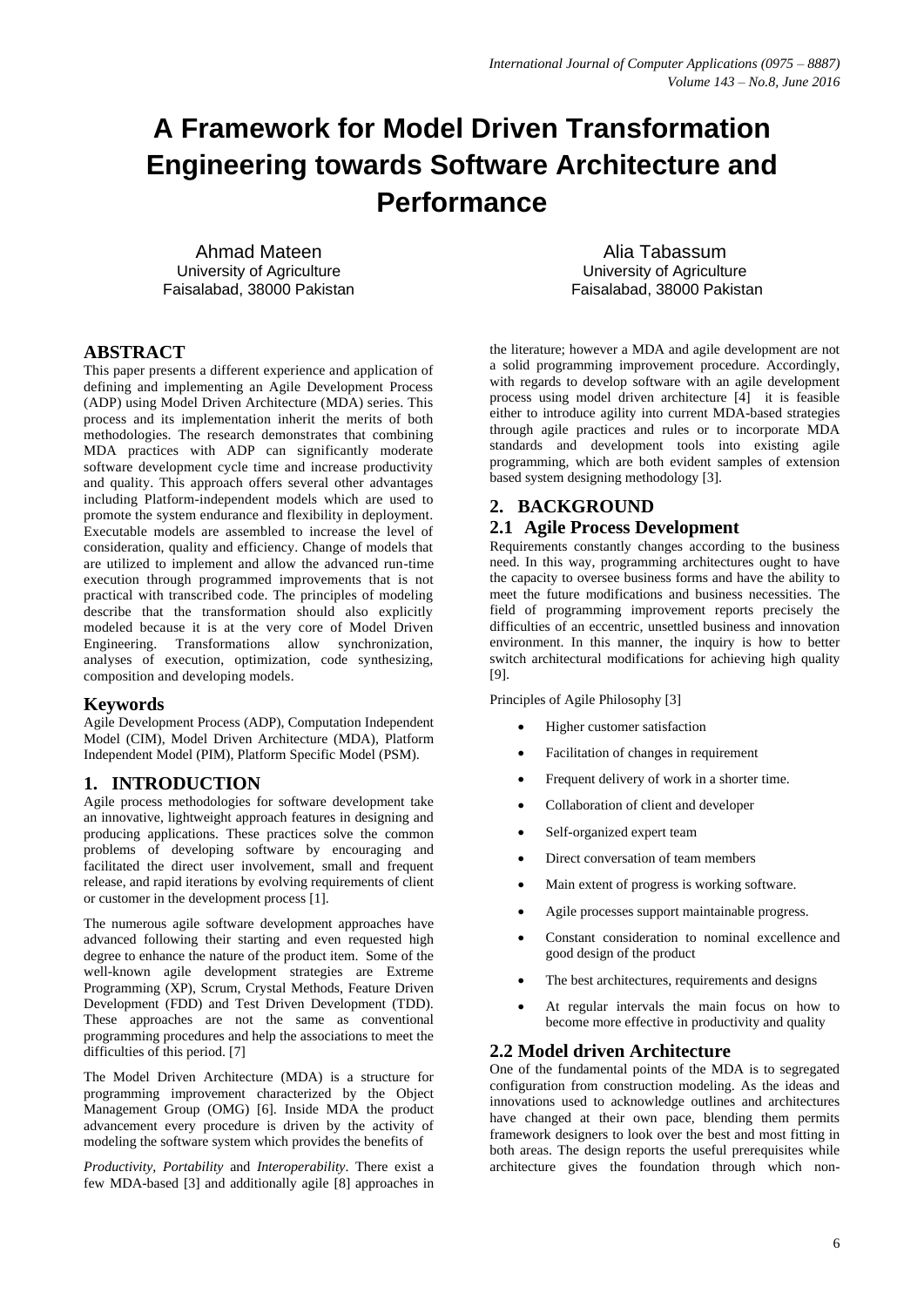functional necessities like versatility, performance and reliability are figured out [6].

From the conventional life cycle, the MDA advancement life cycle does not look altogether different. The items are formal models, similar to a few models can be comprehended by computers so one of the significant contrasts is the way of the work that is made during the improvement process [2].

### **3. RESEARCH PROBLEM**

This study states an important issue in software engineering that is a gap in IT and Business. To improve the development process of software systems; there should be a framework to produce new competencies that can help to reduce the gap effectively.

#### **4. ANTICIPATED CONTRIBUTION**

For project development, a framework that relates MDA to ADP will be presented as a complete system in this paper. To test this framework a number of case studies will be used in the form of small software projects.

### **5. MODEL TRANSFORMATION**

A typical methodology towards making adaptable, dynamic business forms and light-footed application is the service oriented computing style a dispersed frameworks is key to make utilization of an adaptable and versatile platform that can react to new necessities in a proficient way. In this manner, the use of suitable architectural styles for the outline of programming frameworks is a task [9].

Conversely, MDA changes are constantly executed by tools whereas customarily the changes from model to model, or from model to code, are done principally by hand. There are numerous tools that have possessed the capacity to change a PSM to code; there is something new in MDA is that the change from PIM to PSM is mechanized too [2].

It can incorporate any modeling language that is utilized with domain specialists with MDE by aiding from mechanized model verification and transformation. MDA does not maintain a strategic distance from transformative strategies with an iterative and incremental advancement process. These can utilize the MDA tool to create and continue iteratively and incrementally without issues, especially without MDA-related ones [10].

All MDA modeling language are formally determined in Model Object Facility (MOF) which is a stone strong formation. UML utilized for model representation are likewise standardized, similar to the specification language for model changes. UML was intentionally kept brief, without area specifics rather it offers lightweight extensibility, allowing the production of UML profiles for meta models formally determined in the MOF. It can make profiles naturally utilizing MDA [5].

The idea of MDE is to constrain the adaptability for effortlessness and profitability. Subsequently it is unrealistic to make each desired thing however this is never an issue unless it utilize a traditional methodology; in fact, components

outside the tools were the issue. It did lead me to the assumption that if MDD device achieves a sure level then improvement is not the troublesome part any longer. When there is a model then from just with a single tick send to make the last application. However the testing part is to turn thoughts and/or business issues into such a model. Imperative components in this procedure are requirement gathering and project management.

## **6. BASIC FRAMEWORK**



**Fig 1 Overview of the basic MDA framework**

Fig.1 depicts major elements that participate in the MDA framework: models, PIMs, PSMs, languages, transformation definitions, and tools that perform transformations. These components fit together in the essential MDA structure. it summarize the elements and their role below:

- A *model* is a depiction of a framework written in all around characterized language.
	- *Platform Independent Model* which defines framework with no learning of the last usage stage
	- *Platform Specific Model* which defines framework with full information of the last usage stage.
- A *transformation definition* defines how a model in a source dialect can be changed into a model in target dialect.
- A *transformation tool* performs a change for a particular source model as indicated by a change definition [2].

The PSM and PIM are the most key roots from the designer's perspective. A designer puts his attention on adding to a PIM, which make the product framework at high level of abstraction. In the next stage he chooses one or more mechanisms that can perform the change on the PIM that has been developed according to certain requirement.

## **7. PROPOSED APPROACH**

Proposed experiment case is to relate MDA approach with Agile Development principles which are used in the process of creation of PIM. With the agile methodology it start from a simple model and make the model reusable.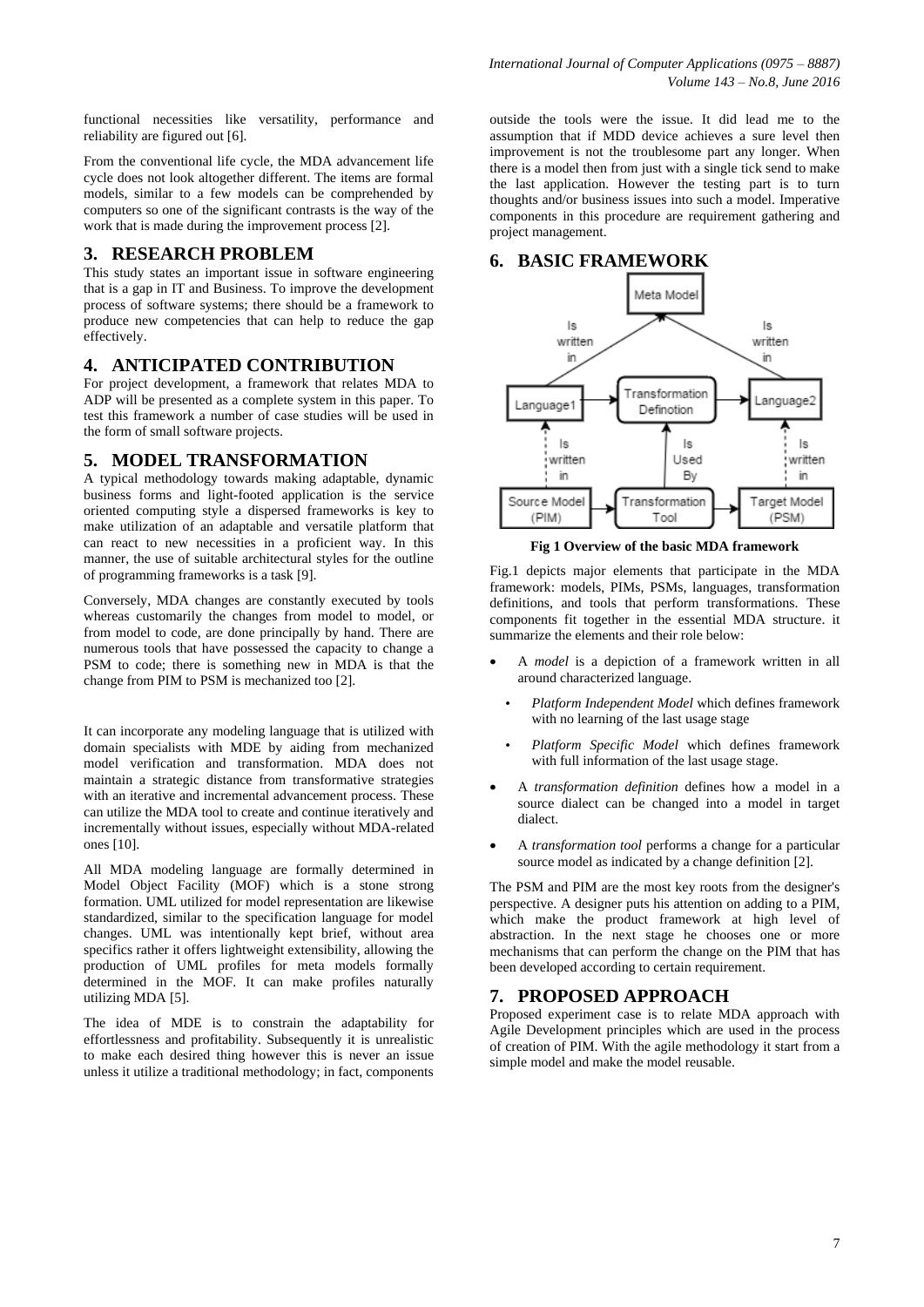

For this purpose there is a need to create a generic PIM which can be adapted to the specific software system when needed. The following components need to be developed:

- Use Cases
- State Model (state diagrams)
- Class Diagram: Entity and Relationship (their attributes and integrity constraints)
- System Behavior Model (operations)

In the development process, just before a complete reusable model for different project, it has to include different kind of models and approaches to enhance the productivity. Depending on particular project there can be different background knowledge like domain model. To support consistency between all models, principles of agile modeling and MDA should be applied.



**Fig 3 MDA& ADP relation**

The Fig. 3 identifies some *Executable Models* as following:

- 1. *Requirement Model*: its aim to organize and monitor the project requirements according to CIM and Concept phase.
- 2. *Analysis Model*: its aim to identify modeling and transformation needs according to PIM and Inspection phase.
- 3. *Design Model*: its aims to obtain the modeling and transformation specifications according to PSM and Construction phase.
- 4. *Implementation Model*: its aim to tool provision and metadata administration facilities prepared to utilize Code and Transition phase.
- 5. *Project execution*: its aim to produce the vital programming artifacts and the final items.

Fig.3 portrays how the arrangement has been organized in diverse stages. These stages are helpful to comprehend and to

represent the conditions between the workouts. The periods of this philosophy identify with the accessible and required

aptitude and accordingly these stages can be specifically connected with the dividing of the ADP and MDA. 1st and 2nd stage mainly performed by knowledge facilitators, 3rd and 4th stages are essentially performed by information

constructers while 5th stage is mostly performed by learning clients. It additionally demonstrates that numerous conditions are recognized between the development periods of this strategy, which implies that these stages ought to be performed

iteratively and incrementally so the criticism from the execution exercises to the arrangement exercises and the other way around ought to be performed in a powerful way. This accessibility could be known as Transformation of model in which model-to-model changes, code generation systems and very much characterized traceability methodologies are essential. Continuous integration and testing are two vital issues to be followed in this framework.

#### **8. RESULTS**

A number of small projects related to academics are used as case studies that are shown in Table 1. The table demonstrates